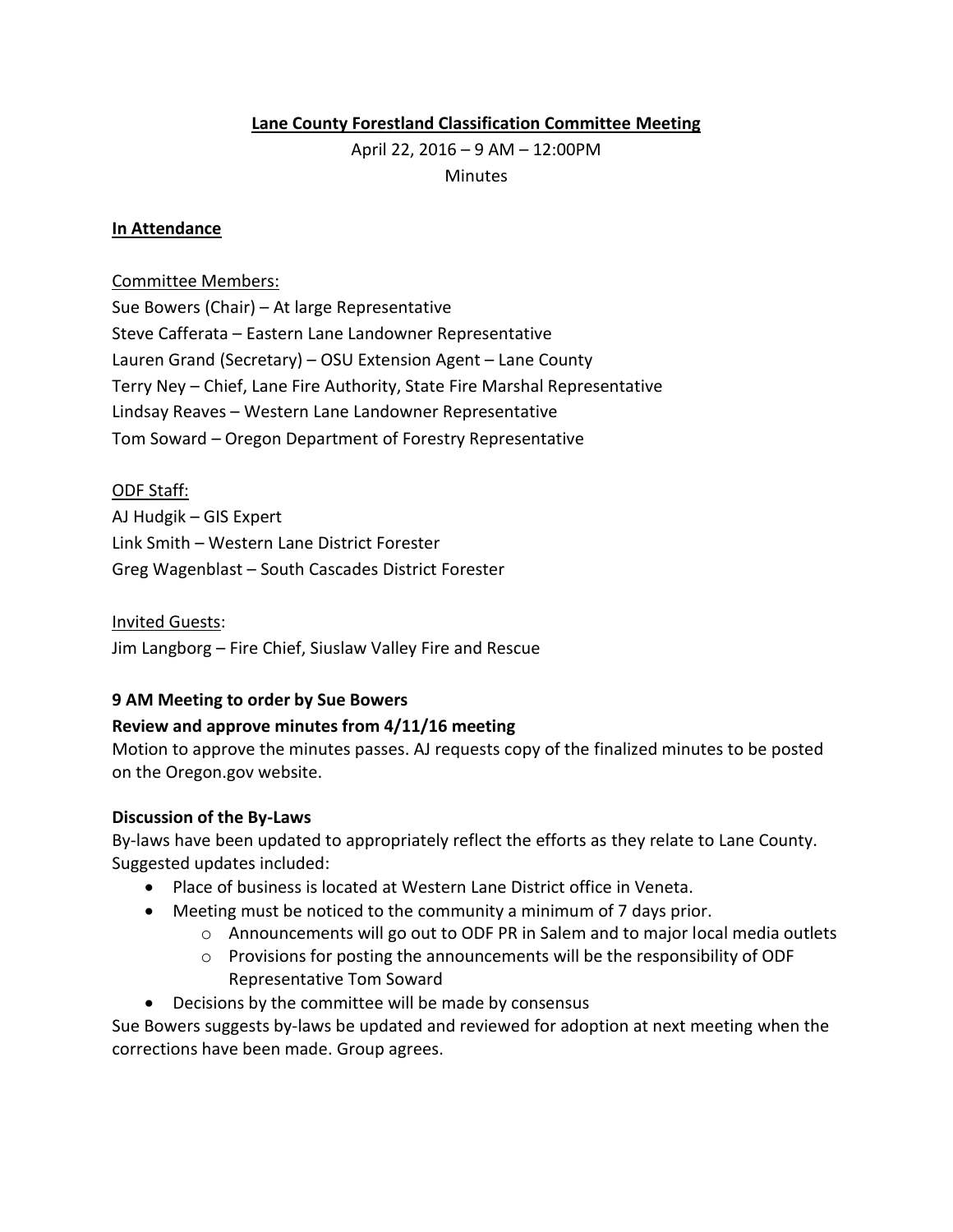## **Introductions**

Invited guest, Jim Langborg - Fire Chief of the Siuslaw Valley Fire and Rescue, is asked to join us at the table as a resource for local knowledge of the area to be classified at this meeting.

# **Case Study of Enterprise Road Fire and McMinnville Fire**

These fires were offered as examples to why all lands meeting the definition of forestland within the fire protection boundary need to be classified. In both situations a fire was started on a property that was not classified and spread to land that was classified. ODF still responded to and controlled the fires. It is the goal to properly classify lands in their current use and vegetation composition so all lands needing and receiving protection are paying the appropriate taxes.

# **Discussion of Classification Procedures**

In general the Forest Land Classification WUI Flowchart in the Forestland Classification Tools Manual (pg. 40) will be used as the procedure for classifying lands. Barriers impermeable to fire will be considered when classifying and sections may be reviewed in smaller pieces in these specific cases.

Link Smith mentions: Oregon Department of Forestry has the ability to enforce rules and laws pertaining to fire prevention within  $1/8<sup>th</sup>$  mile outside of the fire protection boundary, but NO lands outside of the fire protection boundary can be classified.

Sue Bowers asks if grazing land will be classified differently. Greg Wagenblast reads OAR Statute 629-045-0003 which states that lands west of the Cascades and north of Lane County's Southern Boarder do not need further classification separating grazing lands.

# **Public meeting process**

Sue Bowers suggests that each public attendee be allowed to comment for a maximum of 3 minutes at the beginning of each meeting. Consensus is reached. Link Smith also notes that the by-laws indicate that the chair can limit public comment.

An additional consensus is reached that members of the public can be invited to the table as expert consultants, at which point their comment will not be limited. The chair will make a formal comment at the beginning of the meeting inviting such guests to the table.

10 minutes at the end of each meeting will be saved for additional public comment.

# **10:05 Break**

# **10:10 Meeting Re-called To Order**

## **Next Meeting Planning**

The committee agrees to meet monthly on the third Friday of each month from 9am – 3pm at the Western Lane Oregon Department of Forestry Office in Veneta.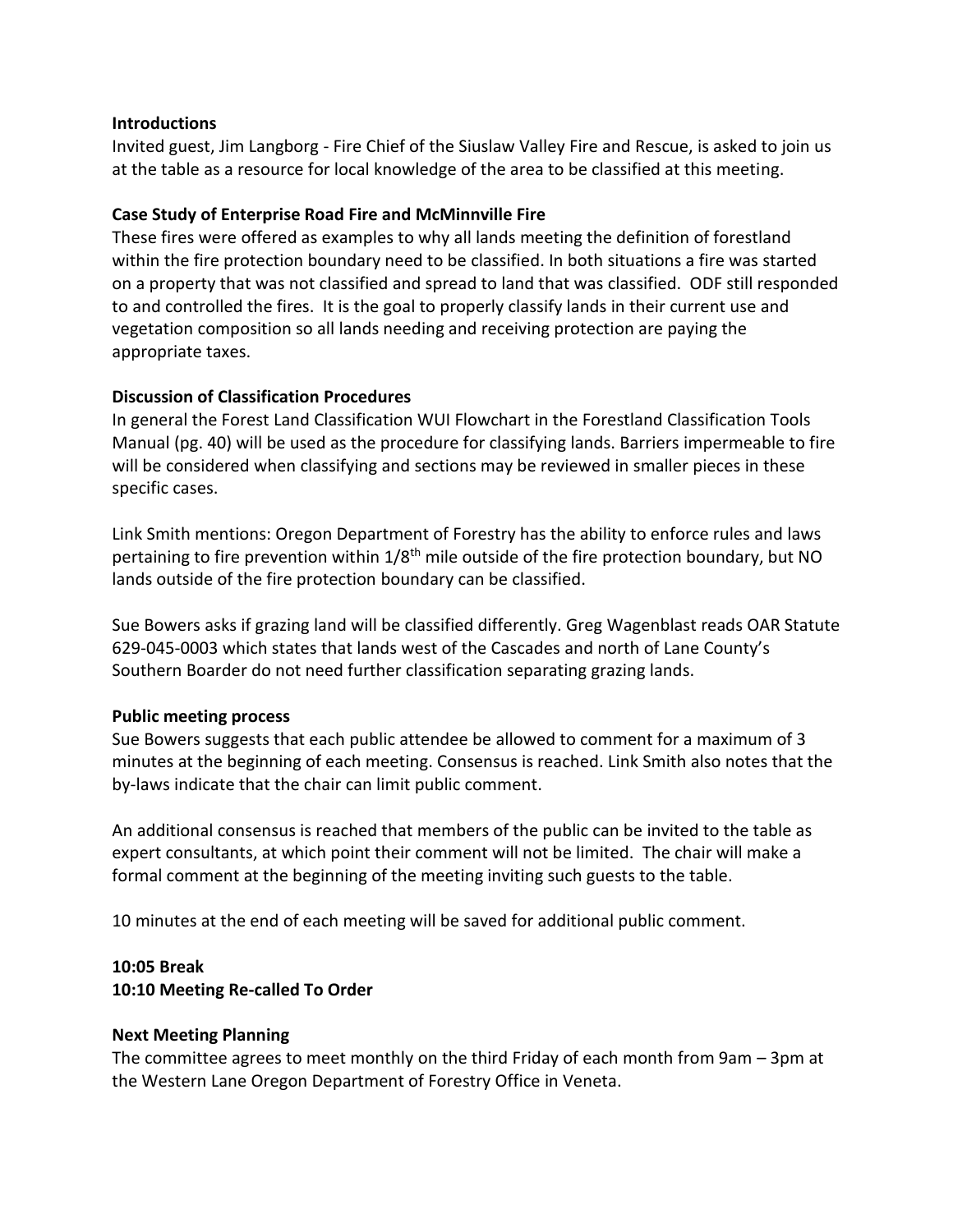Next Meetings Scheduled are: May 20<sup>th</sup> June 17th July 15<sup>th</sup>

We will re-visit our meeting planning at the July  $15<sup>th</sup>$  meeting.

### **Further Discussion of Procedures**

Committee will be classifying lands up to the ODF Fire Protection Boundary. If forestland goes far beyond the boundary, the committee will make a recommendation to move the boundary and include the adjacent forestland.

If there are areas within the city and rural fire districts being considered for classification, the committee will use the consultation with a local fire chief to determine if the area is enough of a threat that constant assistance from ODF is necessary. However, our main purpose is to classify land as forestland or non-forestland.

Recommendations for classification by the committee will be recorded on the township maps assessed. All maps are printed with the active classification rules.

If a  $\frac{1}{4}$  % is not classified as forestland then it will be highlighted in yellow. If a  $\frac{1}{4}$  % is classified then it will have a white check mark in the center.

If the committee has a recommendation for extending the fire protection boundary, that will be denoted in red.

If entire Township is classified as forestland, then the chair will check the township as class I forestland at the bottom of the map, initial, and date.

### **Review & classification of lands**

The Committee began their review of the lands in Lane County in **Range 12W (R 12W)**:

#### **Township 15S:**

The committee reviewed and determined to classify all of T15S R12W within Western Lane Fire Protection District Boundaries not including forest service lands.

No Sections in T15S, R12W suggested for further review

#### **Township 16S:**

The committee reviewed and determined to classify all of T16S R12W within Western Lane Fire Protection District Boundaries not including forest service lands.

No Sections in T16S, R12W suggested for further review